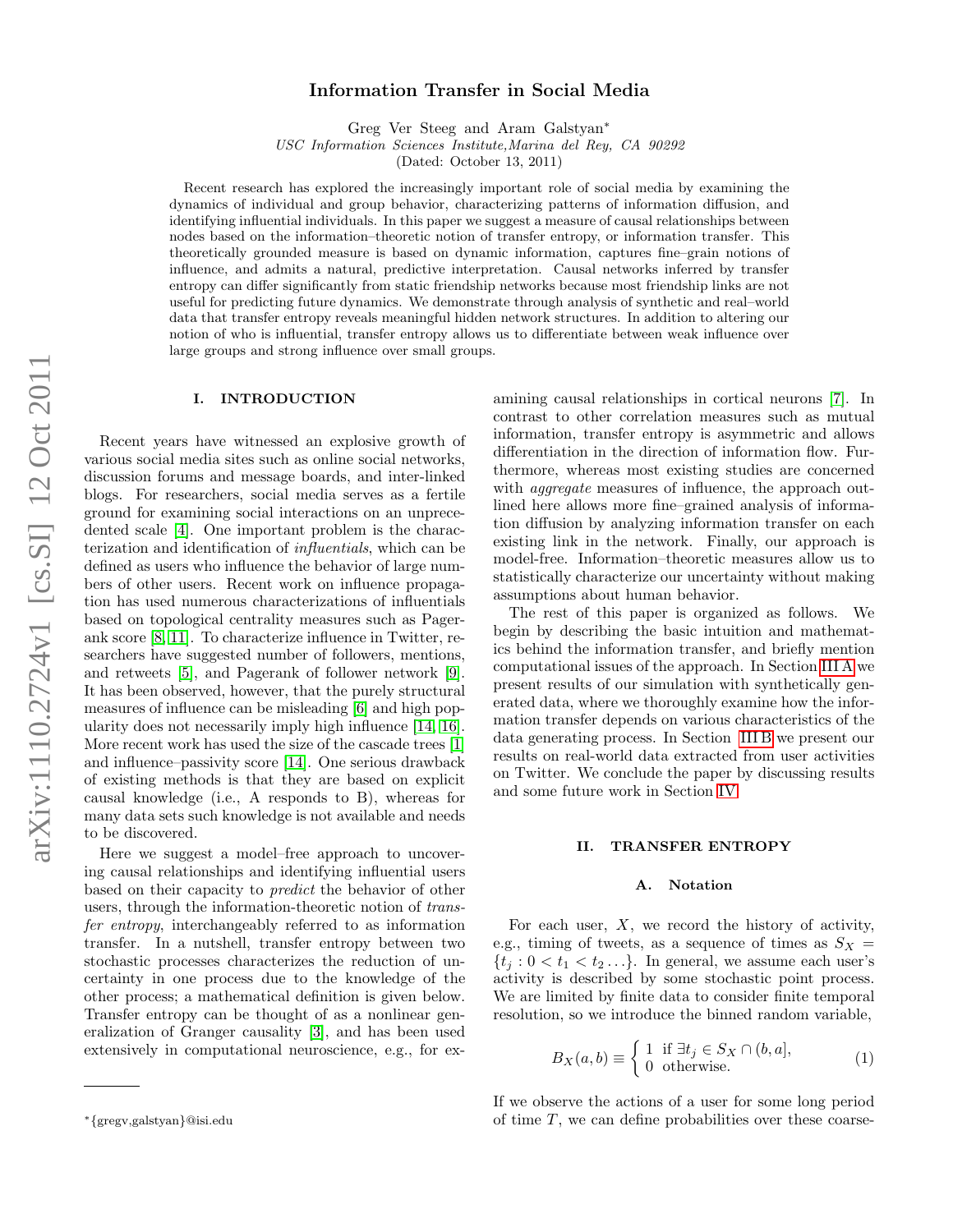grained variables. Fix  $\delta \in \mathcal{R}$ , then

$$
P(B_X(t, t - \delta) = X_t) \equiv \frac{1}{T - \delta} \int_{\delta}^{T} dt [B_i(t, t - \delta) = X_t]
$$

Similarly, we could define a joint probability distribution over a sequence of adjacent bins,

$$
P(B_X(t, t - \delta_0) = X_t, B_X(t - \delta_0, t - \delta_0 - \delta_1) = X_{t-1}, \ldots),
$$

with widths  $\delta_0, \delta_1, \ldots, \delta_k \in \mathcal{R}$ . We will omit the binning function for succinctness,  $P(X_t, X_{t-1}, \ldots, X_{t-k})$ . We can write this even more compactly by defining  $X_t^{(t-k)} \equiv$  $\{X_t, \ldots, X_{t-k}\}.$ 

The dynamics of a user may depend on users they are linked to in some unknown, arbitrary way. Therefore, for two users  $X$  and  $Y$ , with activities recorded by  $S_X, S_Y$ , we define a joint probability distribution using a common set of bins denoted with widths  $\delta_0, \delta_1, \ldots$  as  $P(X_t^{(t-k)}, Y_t^{(t-k)})$ . Conditional and marginal probability distributions are defined in the usual way and we use the standard definition for conditional entropy for discrete random variables  $A, B$  distributed according to  $P(A, B)$ ,

$$
H(A|B) = -\sum_{A,B} P(A,B) \log P(A|B).
$$

### B. Definition of transfer entropy

The transfer entropy introduced in [\[15\]](#page-7-11) is defined as

<span id="page-1-0"></span>
$$
T_{X \to Y} = H(Y_t | Y_{t-1}^{(t-k)}) - H(Y_t | Y_{t-1}^{(t-k)}, X_{t-1}^{(t-l)}) \qquad (2)
$$

The first term represents our uncertainty about  $Y_t$  given Y's history only. The second term represents the smaller uncertainty when we know  $X$ 's history as well. Thus, transfer entropy explicitly describes the reduction of uncertainty in  $Y_t$  due to knowledge of X's recent activity. Note that information transfer is asymmetric, as opposed to mutual information, and thus better suited for characterizing directed information transfer. For simplicity, we take  $l = k$  from here on.

#### <span id="page-1-1"></span>C. Sampling problems and solutions

The use of information–theoretic techniques to analyze real-world point processes has been studied almost exclusively in the context of neural activity[\[17\]](#page-7-12). Therefore, it is in this literature that the problems associated with estimating entropies for sparse point process data have been explored most thoroughly. The fundamental problem is that, in the absence of sufficient data, estimating entropies from probability distributions based on binned frequencies leads to systematic bias [\[13\]](#page-7-13). Intuitively, if we have k bins of history then we need  $O(2<sup>k</sup>)$  pieces of data in order to sample all possible histories.

A variety of remedies are available and we make use of several. The most obvious solution is to restrict ourselves to situations where we have adequate data. In the subsequent analysis, we filter out users that are below a certain activity level. In practice, however, raising our activity threshold high enough to guarantee convergence of entropies would eliminate almost all users from our dataset.

The next remedy to apply is to estimate the average magnitude of the systematic bias that results from using sparse data and subtract it from our estimate. When we calculate the entropies in Eq. [2,](#page-1-0) we subtract out the Panzeri-Treves bias estimate[\[12\]](#page-7-14). Fig. [2](#page-3-1) illustrates the effect of this bias correction as a function of amount of data collected.

The definition in Eq. [2](#page-1-0) implicitly depends on bin widths specified by the  $\delta_i$ 's. The simplest procedure, and the one taken in the neural spike train literature, is to set all the bins to have equal width. We have a great deal of pre-existing empirical knowledge about human activity that can help us improve on this method. Many studies have shown that humans exhibit a heavy tail in the distribution of their response times to communications[\[2\]](#page-7-15). This implies that bins accounting for recent activity should be narrower while bins accounting for older activity can be wider. We can even base these bin widths on measured response times, if such data is available. Using more informative bins means we can use fewer bins, reducing the effect of sampling problems.

A final technique to reduce bias is discussed in [\[17\]](#page-7-12) and uses a class of binless entropy estimators. These techniques carry their own mathematical difficulties and we will not consider them here. With these tools in hand, we can proceed to use information transfer to analyze user activity in social media.

### III. RESULTS

In this section we report the results of our experiments with both synthetic data and real world data from Twitter. The ultimate goal is to infer information transfer between agents in the network by analyzing their patterns of activity. Patterns of activity could include many things including timing, content, and medium of messages. We focus only on the timing of activity on Twitter (tweeting of URLs). In principle, our analysis could be extended to include more complex information, but, as discussed, this would require either more data or better methods for dealing with sparse data.

We test and validate our ability to infer information transfer from patterns of activity in two ways. First, while our information–theoretic analysis of social network data uses only timing of activity, the data includes unique identifiers allowing us to track the flow of information through the network. On Twitter, we track specific URLs. We can use the spread of these trackable pieces of information to confirm that the information transfer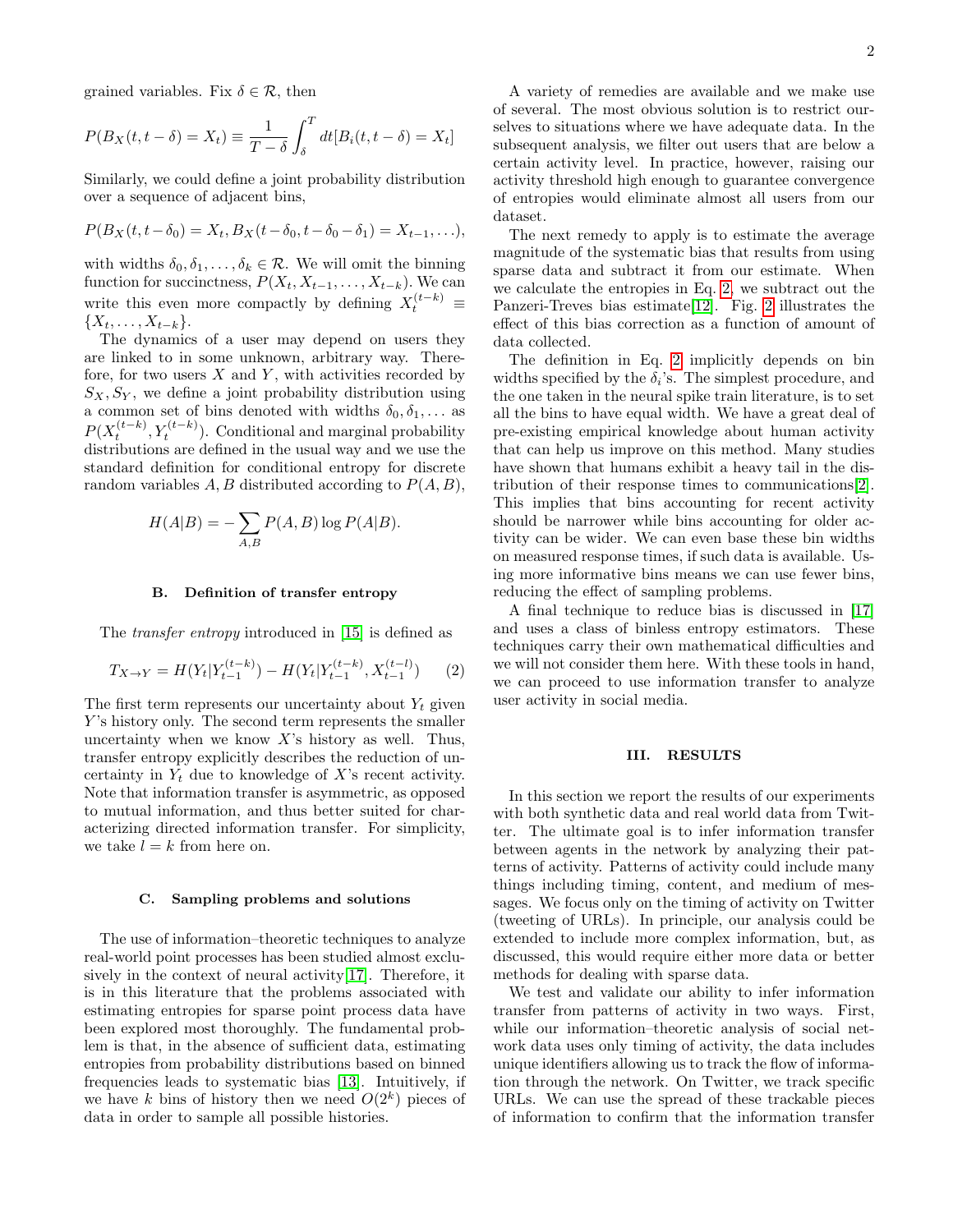inferred solely from the timing of activity corresponds to actual exchanges of information.

For the synthetic data, we dictate that an agent's activity depends on its neighbors' activity in some fixed way. This allows us to check how well information transfer recovers the hidden dependence structure from activity patterns alone. For instance, even without knowing anything about the network structure, we find that a sufficient amount of data allows perfect reconstruction of the underlying network.

#### <span id="page-2-0"></span>A. Experiments with synthetic data

To form a better understanding of different factors impacting information transfer, we performed extensive experiments with synthetically generated data. Ideally, we would like our synthetic data to reflect, in a tunable way, the challenges we face with real world data. These challenges include a long tail for human response times, heterogeneous response to neighbors' activity, background noise affecting node dynamics, incorrect data, and insufficient data. We explore these challenges first for a pair of nodes, and then for an entire network.

We model user activity as a coupled, non-homogeneous Poisson point process. Suppose that we have two nodes and a single link from  $X \to Y$ . We can characterize Y's activity in terms of a time-dependent rate. We define  $S_X^t \equiv S_X \cap [0, t)$ , that is, the activity for X until time t.

<span id="page-2-1"></span>
$$
\lambda_Y(t|S_X^t) = \mu + \gamma \sum_{t_i \in S_X^t} g(t - t_i)
$$
\n(3)

The first term,  $\mu$ , represents a constant rate of background activity. The second term represents a timedependent increase in the rate of activity in response to activity from a neighbor. The strength of influence of X is parametrized by  $\gamma$ . In practice, we will set the background rate equal to a constant and vary the relative strength  $\gamma/\mu$  through the parameter  $\gamma$ . The time dependence of the influence is captured by the function g. We set  $g(\Delta t) = \min(1, \left(\frac{1 \text{ hour}}{\Delta t}\right)^3)$  to reflect the observed fact that the distribution of human response times are characterized by a long tail[\[2\]](#page-7-15).

Along with a causal network, Eq. [3](#page-2-1) defines a generative model for point process activity. We can efficiently generate activity according to this model using the thinning method discussed in [\[10\]](#page-7-16). We vary the total amount of data by fixing the background rate  $\mu = 1$  event/day and varying the total amount of observation time, T. Equivalently, we could have fixed  $T$  and varied the rate of activity. After fixing the parameters, we can generate data and then use that data to infer the appropriate probabilities to calculate information transfer according to Eq. [2.](#page-1-0)

As discussed in Sec. [II C,](#page-1-1) we take a variety of measures to ensure good estimation. In this case, we directly control the amount of data through the parameter T. For

the bin widths we choose  $\delta_0 = 1$  sec, fixing the finest temporal resolution. For the history we choose wider bin widths for less recent history. In the synthetic examples we take the past three hours of history into account by choosing  $\delta_1 = 1$  hour,  $\delta_2 = 2$  hours. Also, it should be assumed that the Panzeri-Treves bias estimate has been taken into account, except in Fig. [2\(a\)](#page-3-2) where we compare results without bias correction.



<span id="page-2-2"></span>FIG. 1: If we have influence from  $X \to Y$  but not vice versa. the asymmetry in the information transfer correctly reflects the direction of influence. Information transfer plotted for a single pair of users.

Note that in the example in Eq. [3,](#page-2-1) we have allowed  $X$ to affect  $Y$ , but not vice versa. As a first test we can generate some data for a pair of users and then compare  $T_{X\to Y}$  and  $T_{Y\to X}$ . In Fig. [1,](#page-2-2) we compare these two quantities when  $\gamma/\mu = 2$  as a function of the total observation time T.

In Fig. [2](#page-3-1) we examine the accuracy and convergence of information transfer estimates as a function of time both with and without bias correction. We ran 200 trials and plot the mean and standard deviation of the information transfer estimate at each time step. Clearly, there is a systematically high estimate in the low sampling regime, but, even in that case, higher influence leads to a higher information transfer on average. The Panzeri-Treves bias correction drastically reduces, but does not completely eliminate, this systematic error.

Next, we consider the same scenario, where we generate  $X, Y$  according some stochastic process, but now imagine that we do not see all activity. That is, what if we do not see every event due to limited sampling? This is often the case, for instance, with Twitter data, where researchers typically have access to only a small fraction of all tweets, ranging from  $1\% - 20\%$ . So we set a sampling parameter f, and say that for each  $t_i \in S_X$ , we only keep that event with probability  $f$ . A summary of how the final transfer entropy,  $T_{Y\to X}$ , depends on the sampling rate,  $f$ , is given in Fig. [3.](#page-3-3) We show the results after 500 days to guarantee enough data to be very close to convergence. We see that sampling drastically reduces the inferred transfer entropy, destroying our ability to deduce flow of information.

So far, we have only considered two nodes with a single link between them. Now, we want to consider a directed, causal network of N nodes, with some arbitrary connec-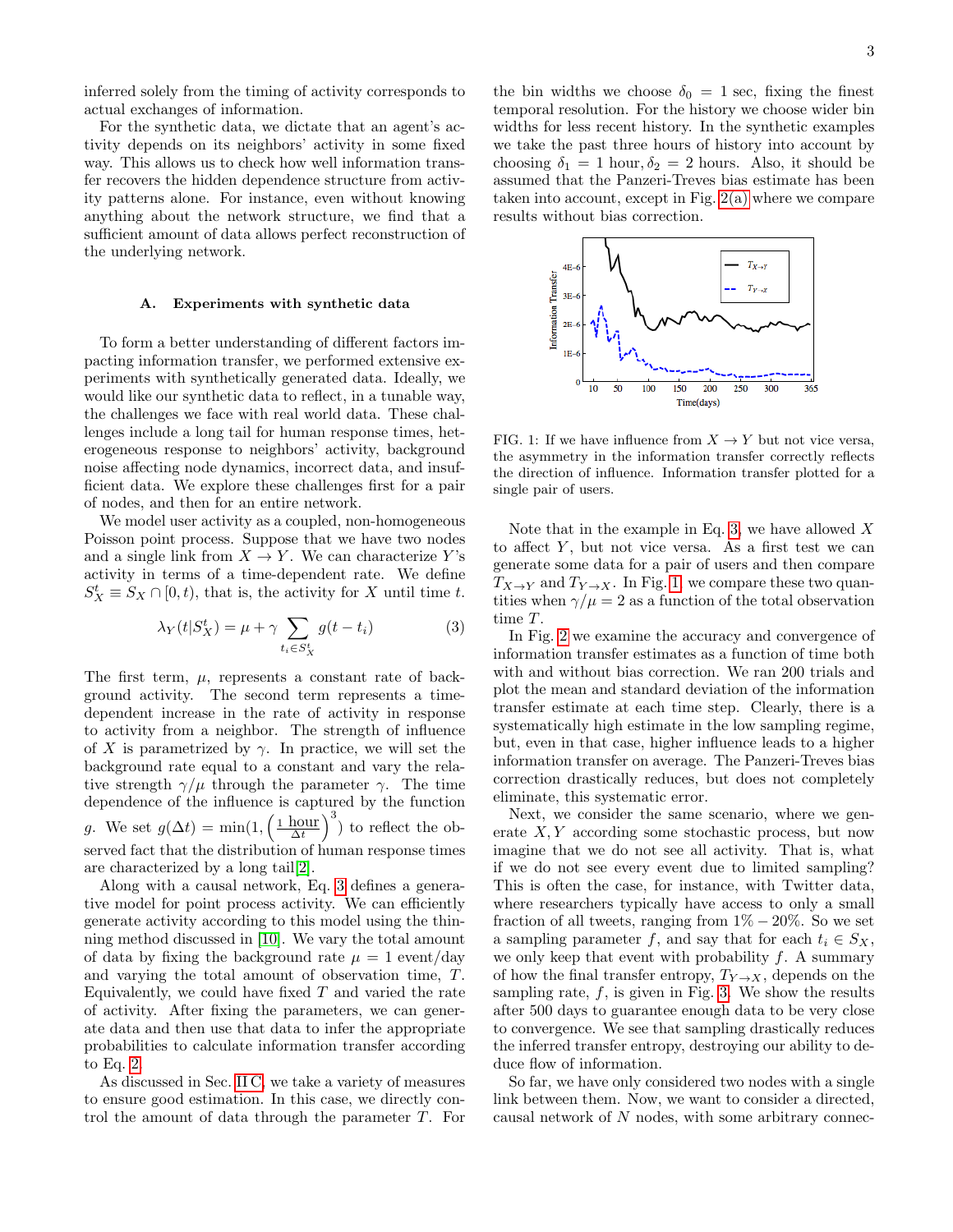<span id="page-3-2"></span>

<span id="page-3-1"></span>FIG. 2: Mean and std for the estimate of information transfer averaging over 200 pairs of users with  $\gamma/\mu = 0$ , 2 as a function of time. (a) Results without correcting for bias and (b) with Panzeri-Treves bias correction[\[12\]](#page-7-14).



<span id="page-3-3"></span>FIG. 3: A summary of the mean and std of the inferred value of  $T_{Y\to X}$  averaged over 200 trials as a function of the sampling rate, with  $T = 500$  days and  $\gamma/\mu = 2$ .

tivity pattern. We consider a similar stochastic model as defined in Eq. [3,](#page-2-1) except now we denote the set of  $Y$ 's neighbors (i.e., people who can influence Y) as  $\mathcal{N}(Y)$ .

$$
\lambda_Y(t|S^t_{\mathcal{N}(Y)}) = \mu + \sum_{X \in \mathcal{N}(Y)} \gamma_X \sum_{t_i \in S^t_X} g(t - t_i) \qquad (4)
$$

To begin we imagine  $\gamma_X = \gamma$  for all neighbors, but in general a node may be affected more strongly by some neighbors than others. A sample of activity generated according to this model is given in Fig. [4.](#page-3-4)

The challenge is to take the information given by the activity and recover the underlying graph structure. For each pair of nodes,  $X, Y$ , we calculate  $T_{X\to Y}$ . Then we



<span id="page-3-4"></span>FIG. 4: Each row represents a different user. Each line represents an event for that user over a time period of thirty days. With enough data we could calculate the information transfer between each pair of users and recover the unknown network structure exactly.

pick some threshold  $T_0$ , and if  $T_{X\to Y} > T_0$ , we consider there to be an edge from  $X \to Y$ , otherwise not. We could check our true positive rate and false positive rate as a function of  $T_0$ , as shown in Fig. [5\(a\),](#page-4-0) for  $N = 20, \gamma/\mu = 1.0$  and time = 450 days. We show an example of the recovered versus actual network in Fig. [5\(b\),](#page-4-1) using a threshold picked according to F-measure.

The previous example was chosen to show what kinds of errors arise given a weak signal. In general, with either enough data or strong enough influence, we can perfectly recover the underlying graph structure. If we consider the area under the ROC curve (AUC), as in Fig. [5\(a\),](#page-4-0) then an AUC of 1 corresponds to perfect reconstruction of the graph. We summarize the AUCs for random networks with  $N = 20$  and  $\langle k \rangle = 3$ , while varying T and  $\gamma/\mu$  in Fig. [6.](#page-4-2)

As a final experiment, we can consider the effect of allowing different  $\gamma$  between different pairs of nodes. Fig. [7](#page-4-3) shows that transfer entropy is able to recover the relative influence well.

In principle, there are many other effects we could have considered to make a more realistic synthetic model. Background and influence rates should vary for different individuals. There may be periodicity defined by daily, weekly, and monthly cycles. However, because information transfer makes no model assumptions, it is relatively insensitive to such details. The main constraint is data, which is why we focused on sensitivity to amount and quality of observations.

## <span id="page-3-0"></span>B. Results for Twitter dataset

Twitter is a popular micro-blogging service. As of July 2011, users send 200 million tweets per day. Twitter has become an important tool for researchers both due to the volume of activity and because of the easily available tools for data collection. Twitter's "Gardenhose" API, allows access to  $20\% - 30\%$  of all tweets.

Unfortunately, as discussed in Sec. [III A,](#page-2-0) filtering of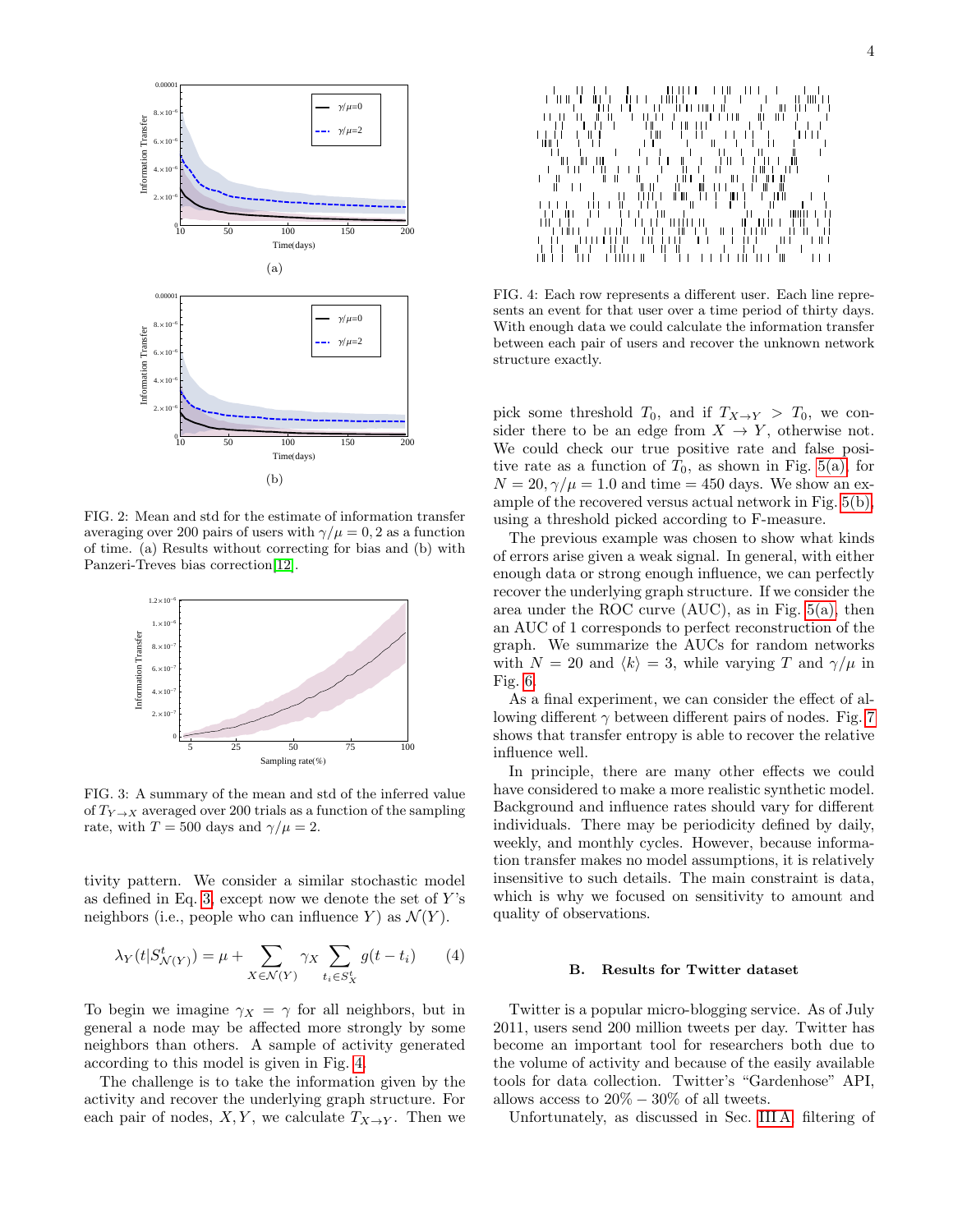<span id="page-4-0"></span>

<span id="page-4-1"></span>FIG. 5: (a) ROC curve and (b) transfer–entropy induced graph for the synthetically generated data described in the text. Threshold is chosen according to F-measure. Black solid lines correspond to true positives, red dashed lines to false positives and blue dotted lines to false negatives.



<span id="page-4-2"></span>FIG. 6: AUC of the network inferred using transfer entropy as a function of T, with  $\gamma/\mu = 2, 4$ .

data can lead to a drastic reduction in the measured information transfer. Instead, the Gardenhose API was used to identify URLs being tweeted. Then, the search API was used to find all mentions of these URLs in any tweets by any users. In this way, the filtering limitation is avoided, while we restrict ourselves to the domain of URL posting. Additionally, each URL corresponds to a unique piece of information whose movement through the network can be traced. The data also includes the full social network among "active users", in this case, anyone



<span id="page-4-3"></span>FIG. 7: Information transfer between pairs of nodes for varying  $\gamma/\mu$  with  $T = 500$  days. The black line corresponds to the mean information transfer for a given  $\gamma/\mu$  and the shaded region denotes the standard deviation after 100 trials.

who tweeted a URL in the three week collection period. The data we used was collected in the fall of 2010 [\[6\]](#page-7-5). The dataset included about 70 thousand distinct URLs, 3.5 million tweets, and 800 thousand users. We further filtered our results to "very active" users, namely, users who tweeted at least 10 URLs during this time period.

Before we can calculate transfer entropy as presented in Eq. [2,](#page-1-0) we need to specify the relevant bin widths. We take the finest resolution to be  $\delta_0 = 1$  second, the same resolution as presented by the Twitter API. For binning of the history, we used distribution of observed re-tweet response times to motivate a choice of  $\delta_1 = 10 \text{ min}, \delta_2 =$ 2 hours,  $\delta_3 = 24$  hours. Although we saw a long tail of re-tweet times stretching into days, our data were insufficient to include this weak effect. By limiting ourselves to only three bins, we only have to sample over 8 possible histories. Note that the activity is for any tweeting of URLs; our calculations do not make use of the information encoded in the URL. We then calculate the transfer entropy between each pair of users who are connected.

The result of this procedure is the construction of a directed, weighted graph, where each edge in the original directed graph is now labeled by the calculated transfer entropy. We can now compare standard measures of influence to measures based on this weighted graph. The simplest measure of influence on static graphs is to count the number of followers a user has. This ignores the fact that not all followers are the same, nor do followers react in the same way to different people that they follow. For instance, it may be that a recommendation from a close friend is worth more to a person than the same recommendation from five acquaintances. This problem is only exacerbated by the recent emergence of "followers for pay" services, which seek to artificially inflate the number of followers to your Twitter account. In Fig. [8,](#page-5-0) we explore the comparison between out degree and transfer entropy and we find that although on average people with more followers have more transfer entropy, two people with the same number of followers may have vastly different influence as measured by transfer entropy.

To verify that transfer entropy is a meaningful quantity, we could test how well the transfer entropy, based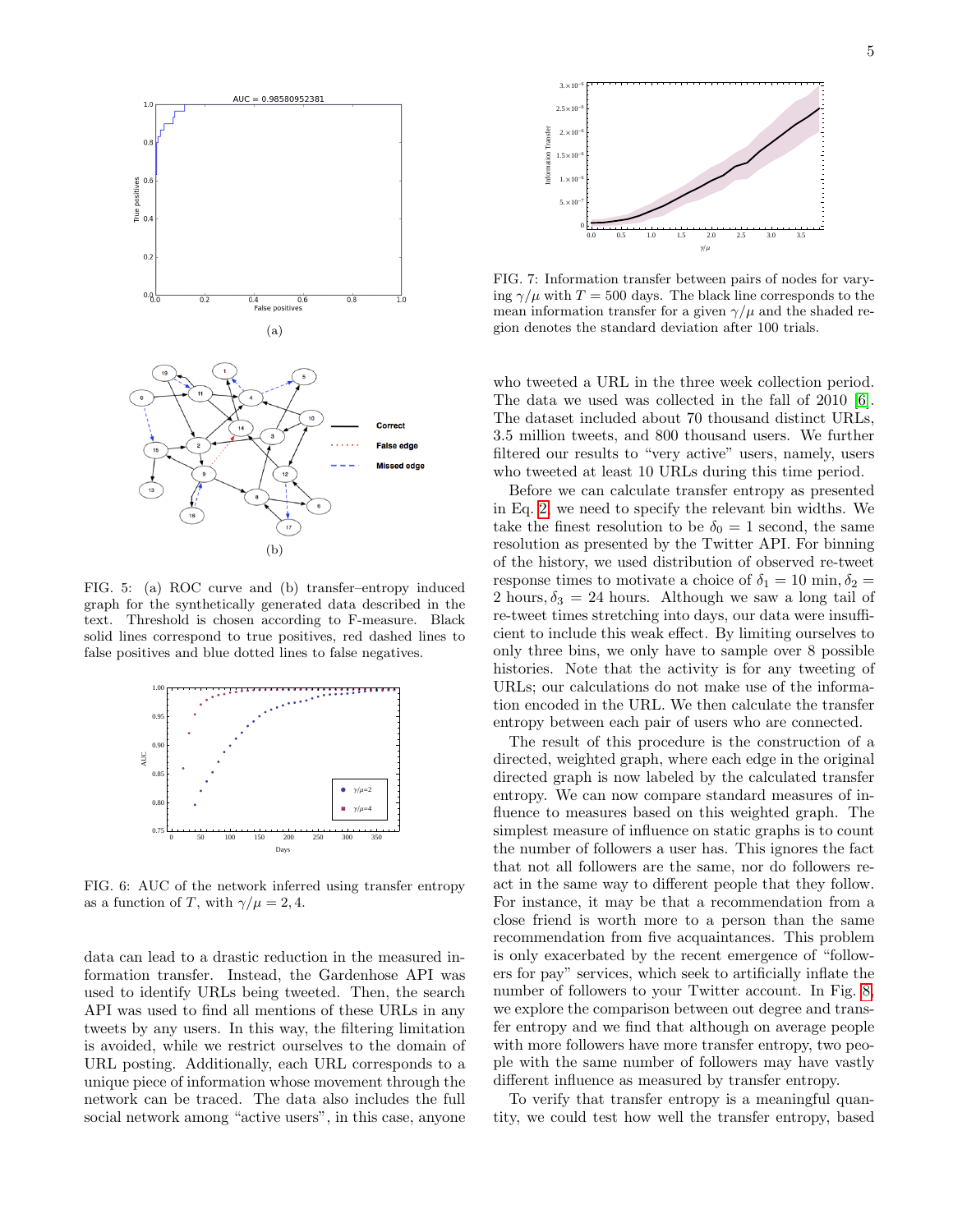

<span id="page-5-0"></span>FIG. 8: For each user, we compare the number of their followers to their cumulative outgoing transfer entropy. Note that the outgoing transfer entropy may differ by an order of magnitude for people with the same number of followers.

only on the timing of activity, matches the measured flow of information, as determined by tracing specific URLs. To that end, for each pair of connected users,  $X \to Y$ , we count how many specific URLs were first tweeted by  $X$  and then subsequently re-tweeted by Y. This number is compared to the transfer entropy in Fig. [9.](#page-5-1) The existence of even a weak correlation is surprising considering the limited amount of data and the fact the transfer entropy is not making use of URL or re-tweet information at all. We also note that while a high number of re-tweets implies high information transfer, a low number of re-tweets is uncorrelated with information transfer. This makes sense because information transfer measures influence that is not necessarily in the form of re-tweets; we will give some examples below.



<span id="page-5-1"></span>FIG. 9: The number of URLs that were first tweeted by user X and subsequently tweeted by X's follower, Y, is correlated with the calculated transfer entropy between X and Y, even though transfer entropy is calculated only from the timing of activity, without regard for specific URLs. Pearson's correlation coefficient is 0.22.

Table [I](#page-5-2) shows the edges with the highest information transfer. These accounts are all solely for the purpose of promotion. Taking the top example, for instance, reveals that these two accounts will tweet exactly the same message within a few seconds of each other. Note that in the text of their tweets neither account uses re-tweets or an "@" for attribution. Twitter specifically forbids indiscriminate automatic re-tweets and has a policy against

| User                        | Follower       | $\text{I.T.}(\cdot 10^{-6})$ |
|-----------------------------|----------------|------------------------------|
| Free2BurnMusic              | Free2Burn      | 4328                         |
| Earn_Cash_Today             | income_ideas   | 1159                         |
| BuzTweet_com                | scate          | 1006                         |
| Free2Burn                   | Free2BurnMusic | 939                          |
| Kamagra_drug2               | sogradrug3     | 929                          |
| sougolinkjp                 | sogolinksite   | 903                          |
| kcal_bot                    | FF_kcal_bot    | 902                          |
| nr1topforex                 | nr1forexmoney  | 795                          |
| wpthemeworld                | wpthememarket  | 709                          |
| viagrakusurida              | viagrakusuride | 679                          |
| BoogieFonzareli             | Nyce_Hunnies   | 668                          |
| A_tango                     | kobuntango     | 662                          |
| Kamagra_drug2               | sogra_drug3    | 638                          |
| dti_affiliate               | kekkonjyoho    | 630                          |
| Best_of_Deals               | Orbilook_SMI   | 621                          |
| viagrakusurida              | kamagra_100mg3 | 561                          |
| kcal_bot                    | Family_Mart    | 542                          |
| kamagra <sub>-100</sub> mg3 | viagrakusuride | 535                          |
| viagra_drug                 | baiagura_drug  | 532                          |
| kcal_bot                    | Seven_Eleven_  | 530                          |

<span id="page-5-2"></span>TABLE I: List of edges with highest information transfer. All are promotion accounts and many of the accounts have been banned since the data were collected.

To see more complex examples, we restrict ourselves to the top 1000 edges according to information transfer. Then we look at the largest connected components. The largest component involved 600 users in Brazil, most of whom had multiple tweets of the form "BOMBE O SEU TWITTER, COM MILHARES DE NOVOS FOLLOWERS, ATRAVES DO SITE: http://? #QueroSeguidores", where "?" was a frequently changing URL. Google translates this as "Pump up your Twitter, get thousands of new followers, link to this site: http://? #IWantFollowers." Clicking on some of these links suggests that this a "followback" service. You agree to follow previous users who have signed up and in return other users of the service follow your account. It also appears from the text that you are required to re-tweet the link to get your followers. Some other examples of high information transfer clusters are shown in Fig. [10.](#page-6-1)

We consider another advantage of measuring influence through information transfer by looking at two users who had almost the same outgoing transfer entropy ( $\sim 0.025$ , in the top 20 for individuals in our dataset), but vastly different behavior of followers. The first Twitter account is SouljaBoy, a prominent American rapper who is also very active in social media. The second account is "silva marina", the Twitter account of Marina Silva, a popular Brazilian politician. This data was taken during the run up to the Brazilian presidential election, in which Marina Silva was a candidate; she received 19.4% of the popular vote. At first it seems surprising that the SouljaBoy, who has six times the followers, should have a similar outgoing transfer entropy to a politician known mostly in one country and with fewer than a mil-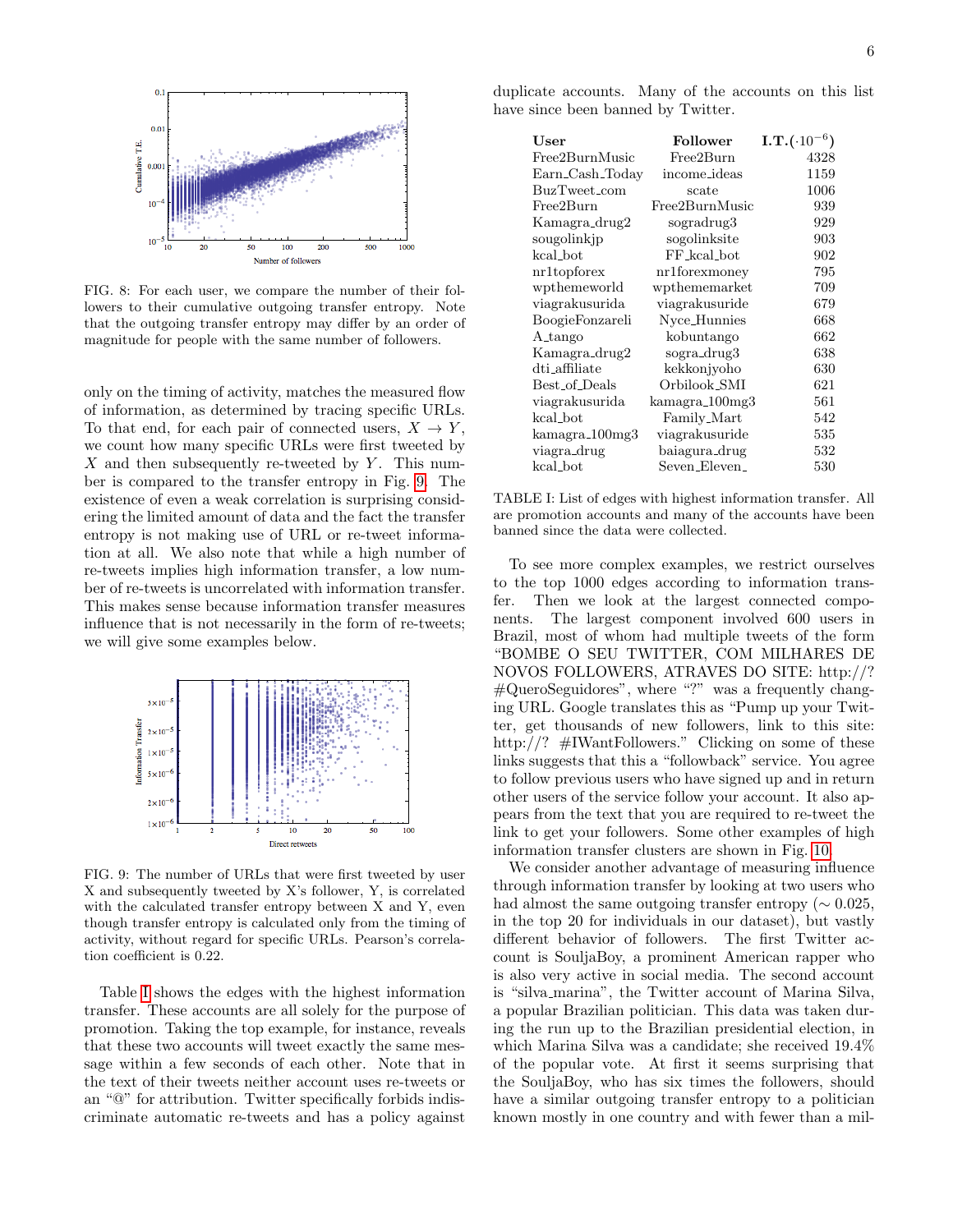

<span id="page-6-1"></span>FIG. 10: (a) This cluster appears to be non-automated, and revolves around fandom of singer Justin Bieber. (b) The cluster of drug spam accounts. (c) An account which aggregates soccer news by following and re-tweeting different regional soccer accounts.

lion Twitter followers. On the other hand, Fig. [11](#page-6-2) reveals the reason for this disparity. Marina Silva may have fewer followers, but her effect on them tended to be much stronger. Marina Silva's activity tended to be a better predictor of her followers' behavior than Soulja Boy's activity was for his followers.



<span id="page-6-2"></span>FIG. 11: A histogram showing the probability distribution of outgoing transfer entropy for followers of two different Twitter accounts.

The strength of Marina Silva's influence along with the serendipitous timing before the Brazilian elections suggests another intriguing possibility. It seems likely that not only does transfer entropy vary for different followers, it may vary over time as well. This suggests that a dynamic estimate of information transfer could detect changes in the importance of individuals in the network.

### <span id="page-6-0"></span>IV. DISCUSSION

We have presented a novel information–theoretic approach for measuring influence. In contrast to previous studied that focused on aggregate measures of influence, the transfer entropy used here allows us to characterize and quantify the causal information flow for any pair of users. For a small number of users, this can allow us to reconstruct the network of connections from user activity alone. For large networks, this allows us to identify the most important links in the network.

The method used here for calculating information transfer did not require any explicit causal knowledge in the form of re-tweets or other textual information. On the one hand, this may be an advantage in situations where such information is either missing or misleading, as was the case in the example for marketers on Twitter. On the other hand, we may be neglecting valuable information, and in the future we would like to incorporate textual information in more sophisticated ways but still within an information–theoretic approach. Although this should be straightforward in principle, in practice entropy based approaches require large amounts of data. More complex signals require a commensurate increase in data. Therefore, the other main thrust of future work should be towards reducing data required for entropy estimation, either through better bias correction or through binless approaches[\[17\]](#page-7-12).

Because this measure has a rigorous interpretation in terms of predictability, it allows us to easily understand results that might otherwise seem anomalous. For instance, in one example we found that Marina Silva, the Brazilian presidential candidate, had high information transfer both to and from a Brazilian news service. Neither Twitter account ever retweeted or explicitly mentioned a tweet of the other. However, there was an external cause, the upcoming debates and elections, that explains both of their activities. Without knowing this external cause, it is entirely consistent to say that either user's activity could help you predict the others. In fact, it may be possible to use this bi-directional predictability to identify external causes in the first place.

Another result that is easy to understand in the context of predictability is the high incidence of "spam" in our results. This is no surprise since a large amount of spam is produced by automated systems and these systems are intrinsically very predictable. Although identifying spam is a natural application of our analysis, some human behavior stood out as well. Diehard fandom also